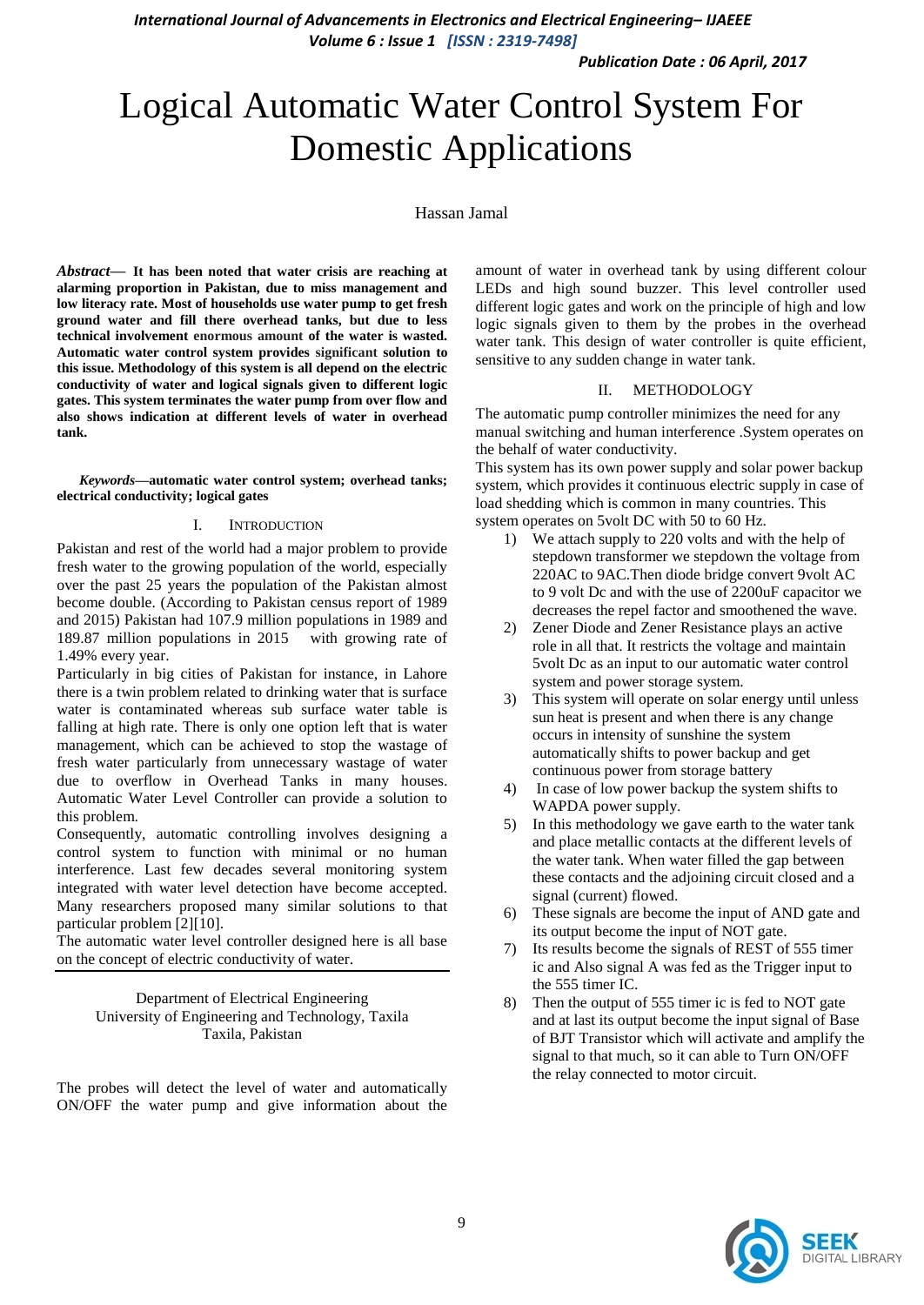- 9) Different colour LEDs blinks at different levels of tank and High sound buzzer activated at certain level, so in order to indicate that enough of water is pumped or overhead tank is going to be filled completely.
- 10) Then system automatically shut down the pump and then reactivated at certain level of water in tank. As shown in Fig.2.3.

## III. RESULT AND DISCUSSION

The circuit diagram for the proposed water level controller is given as Fig-1 which is highlighting varies components; the major components are step down transformer which is proposed to convert 220v Ac to 9v Ac which is further restricted by Zener diode to 5.6v Dc. This 5.6v Dc is required to operate integrated circuit of water level controller system. The other component is 555 Timer IC and we proposed to use its bistable mode to operate are system.

Experimental result of water level sensing unit, motor and visible level description for user by LED light had been given by table 1 which is indicating specification of three parameters that is LED, Buzzer and water pump operational behavior.

[11] Have worked on low cost automatic water level control for domestic applications and concluded there finding to preserve water. "Automatic Water Level Controller can provide a solution to this problem. The operation of water level controller works upon the fact that water conducts electricity. So water can be used to open or close a circuit. As the water level rises or falls, different circuits in the controller send different signals. These signals are used to switch ON or switch OFF the motor pump as per our requirements". Our system has advantage over the other water level controller by providing buzzer as well as it is indicating the storage level for the different storages i.e. 0%, 30%, 90% and further more red LED will be activated when water storage is 100% attained.

Comparing to Automatic water level control system by [10] which is based on controlling water level by LCD screen with buzzer where as our system is being indicated with LED. Furthermore our system has three different LEDs installed in a single panel and their leads at different water levels i.e. 0%, 30%, 90%, 100% within the storage tank.

Hence it have advantage over the other water level controllers [2][3][7]. Another advantage of our system is that, it has its own low cost continuous power supply and solar energy system which provides low cost energy. The system supply work on 220v Ac and 50 Hz frequency. Its output is of 5.6v Dc which is fed to our water control system. Our system required only 0.84 Watts and it will consume 0.605 units per month. This information indicates that our system is quite efficient, economical and this compact system needs very less power to operate in active mode.

## *Publication Date : 06 April, 2017*



## Fig. 2.1 Hard ware Implementation

#### IV. HARDWARE IMPLEMENTATION

#### REQUIRED EQUIPMENTS

The implemented "Logical automatic water control system for domestic applications" need the following equipment's:

- 555 TIMER IC
- PROBES
- SOLAR PANEL
- DRY BATTERY
- POWER SUPPLY
- RELAYS
- LEDS
- BUZZER
- RESISTORS
- INVERTORS
- AND GATES

The hardware of the proposed system is shown in Fig 2.1

A) Working of 555 Timers IC[12]

| Pin | Name       | Purpose                                                                                                                                                   |  |  |  |  |
|-----|------------|-----------------------------------------------------------------------------------------------------------------------------------------------------------|--|--|--|--|
| ь   | <b>GND</b> | Ground reference voltage, low level (0 V)                                                                                                                 |  |  |  |  |
| r   | TRIG       | The OUT pin goes high and a timing interval starts<br>when this input falls below 15 of CTRL voltage<br>(which is typically 2/3 of Vee, when CTRL is open |  |  |  |  |
| 3.  | OUT        | This output is driven to approximately 1.7V below<br>$+$ Vcc or GND                                                                                       |  |  |  |  |
| 4.  | RESE       | A timing interval may be reset by driving this input<br>to GND, but the timing does not begin again until<br>RESET rises above approximately 0.7 volts.   |  |  |  |  |
| 5   | CTRL       | Provides control access to the internal voltage<br>divider (by default, 2/3 Vcc).                                                                         |  |  |  |  |
| 6,  | THR        | The timing (OUT high) interval ends when the<br>voltage AT THR is greater than that at CTRL (2/3<br>Vec if CTRL is open)                                  |  |  |  |  |
| 7.  | DIS        | Open collector output which may discharge a<br>capacitor between intervals.In phase with output.                                                          |  |  |  |  |
| 8.  | Vec        | Positive supply voltage, which is usually between 3<br>and 15V depending on the variation                                                                 |  |  |  |  |

Table 1: Shows the working of 555 Timer IC pins

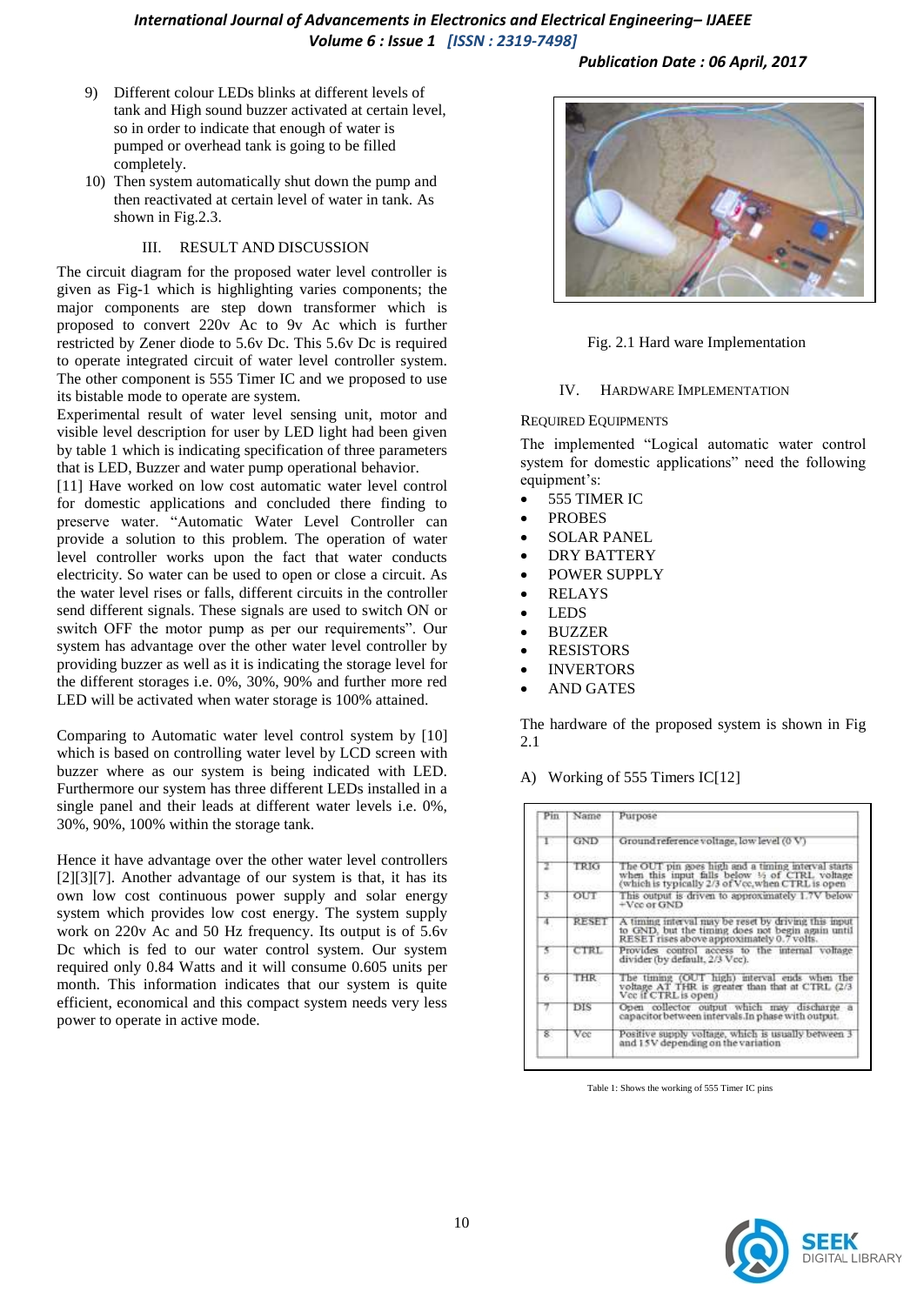#### *Publication Date : 06 April, 2017*

## B) Internal Circuit of 555 Timer IC[13]



Fig.2.2: Internal view of a NE55 timer IC

#### C) BISTABLE MULTIVIBRATOR

In this proposed system 555 Timer IC work as a Bistable mode, both the states are stable. Means it remains in the same state (either HIGH or LOW) until an external trigger is applied; otherwise it stays in one of the two states (HIGH or LOW) indefinitely. The states are controlled by the Trigger PIN 2 and the RESET PIN 4. In bistable mode there is no RC network like the other two modes of 555, hence there are no equations and wave form. Bistable mode simply works on SR Flip-flop.

#### V. CIRCUIT DIAGRAM



Fig.2.3: Shows circuit diagram of proposed logical automatic water control system

#### VI. LOGICAL TABLE

| WATER<br>LEVEL<br>監 | <b>NRST</b><br>SGNAL<br>ă | <b>TUPUT</b><br><b>SGWL</b><br>8 | INPUT<br>SGNAL<br>t | AND<br>OUTPUT                 | NOT<br>OUTRIT | 555 TIMER<br><b>OUTFUT</b> | NOT<br><b>OUTPUT</b> | LED<br>STATE | BUZZER<br>STATE | <b>PUMP</b><br>实际 |
|---------------------|---------------------------|----------------------------------|---------------------|-------------------------------|---------------|----------------------------|----------------------|--------------|-----------------|-------------------|
| 筛                   | V.                        | Ţ.                               | ı                   | $\Lambda$ .                   | ŏ             | 便.                         | r.                   | LEDS<br>0Ħ   | 0 <sub>FF</sub> | ON                |
| 3%<br>559           | 17<br>38                  | $\mathbf{1}$                     | Ō<br>Ŭ,             | 1<br>- -                      | ö             | ä                          | ĭ                    | GIEB<br>田    | OFF             | ON                |
| 926                 | ŀ,                        | o<br>72                          | 0                   | $\boldsymbol{0}$<br>č<br>wenn | 1             | b<br>na n                  | Ļ                    | WHITE<br>HD. | ON              | ON<br>99          |
| 10%                 | Ü<br>٠<br>n Si            | 0<br>n e                         | Ō<br>÷              | $\emptyset$                   | $\frac{1}{2}$ | $\frac{1}{2}$              | $\mathbb{C}$         | 邨<br>山       | ON              | 旗                 |

#### VII. CONCLUSION

This system is very efficacious to overcome the water crisis in the world and it is very effective and sound then tradition method which includes mechanical floating probe methods. This system is all depend on digital signals and turn ON/OFF the pump according to the water levels. It shows excellent performance with its reliable digital technology and it is cheaper and durable. It should be implemented at every area whether; it came in rural or urban sector. Need of water is very cardinal to every living organism so, it's our duty to develop new ways to save it from wastage and preserve it for are next generations.

#### ACKNOWLEDGMENT

The support of Department of Electrical Engineering University of Engineering and Technology, Taxila is greatly acknowledged.

#### **REFERENCES**

- [1] H.M.Chen; Z.Y.Chen; J.P.Su."Design of a Sliding Mode Controller for a Water Tank Liquid Level Control System,". 2<sup>nd</sup> International conference 2007, Innovative Computing, Information and Control, (ICICIC) Kumamoto 2007, pp.335.
- [2] A.Ning. and A.Yu "A water level controller for greenhouse sump tank,". second International conference , Mechanic Automation and control Engineering, (MACE) Hohhot, 2011.
- [3] H.Chen and Z.Chen "Design of a composite of sliding mode controller applied to water level control for a water tank level system,". Control conference Kunming, 2008.
- [4] E.J. Cho and F.V. Bright "Integrated chemical sensor array platform based on light emitting diode, xerogel-derived sensor elements, and high-speed pin printing," Analytica Chimica Acta, 2002, vol. 470, pp. 101-110.
- [5] V. Bhambani and Y. Q. Chen "Experimental study of fractional order proportional integral (FOPI) controller for water level control,". 47th conference on Decision and Control, Institute of Electrical and Electronics Engineering, (IEEE) Cancun 2008.
- [6] L. Byrne, K.T. Lau, and D. Diamond "Monitoring of headspace total volatile basic nitrogen from selected fish species using reflectance spectroscopic measurements of pH sensitive filmsî, The Analyst," 2002, vol. 127, pp. 1338-1341.
- [7] A. Yazdizadeh, A. Mehrafrooz., K. D. Farahani and R. Barzamini. "Adaptive PID Controller design with application to non linear water level in NEKA power plant".4th International Symposium